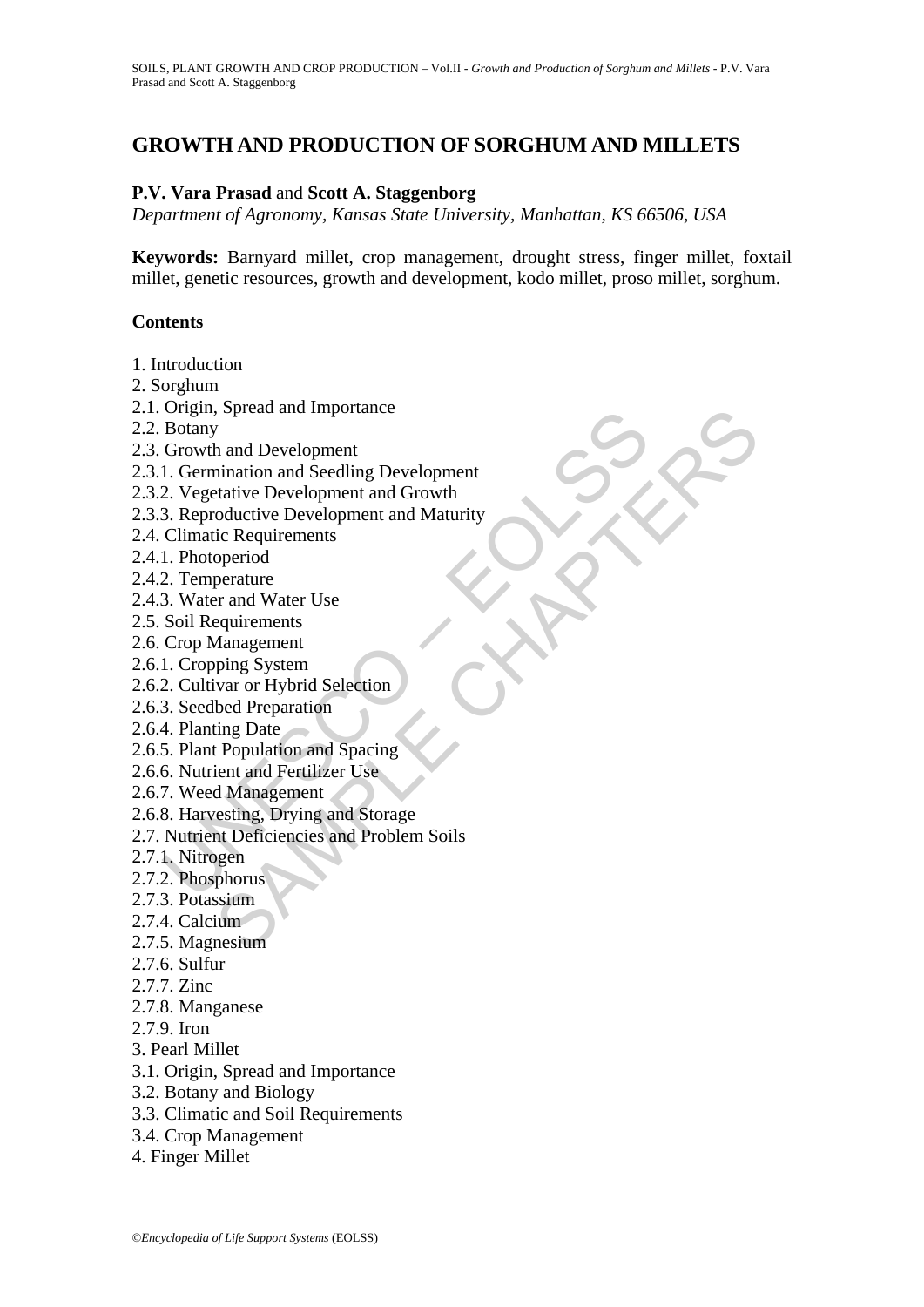4.1. Origin, Spread and Importance 4.2. Botany 4.3. Climatic and Soil Requirements 4.4. Crop Management 5. Proso Millet 6. Foxtail Millet 7. Little Millet 8. Barnyard Millet 9. Kodo Millet 10. Conclusions Acknowledgements Glossary Bibliography Biographical Sketches

#### **Summary**



Sorghum and millets are also gluten free and can be important food sources to millions of people who are intolerant to gluten (celiac disease), including diabetic patients, in both developed and developing countries. Sorghum also shows high potential as a bioenergy crop due to its high biomass production, photoperiod sensitivity and sweet stalks. Millets have a wide range of crop cycles, and some have even a very short cycle, which makes them fit quite well in several cropping systems.

Under subsistence farming sorghum and millets are grown with limited resources. However, both crops generally respond well to fertilizer inputs and can provide interesting economic yield benefits. Despite high yield potential, the productivity of sorghum and millets in farmers' fields is low, mainly since these crops are being pushed to more marginal farmlands.

Sorghum and millets will continue to play a key role in providing food security in subsistence cropping systems of Asia and Africa, and in improving economic returns to large farmers in the assured rainfall regions of the world. Research and extension activities towards crop improvement, intensified cropping systems and improved management of soil, water, nutrients and weeds will help produce higher yields.

#### **1. Introduction**

Sorghum and millets are important food crops in semi-arid and arid regions of Africa and Asia, where they perform rather well under harsh climatic conditions in marginal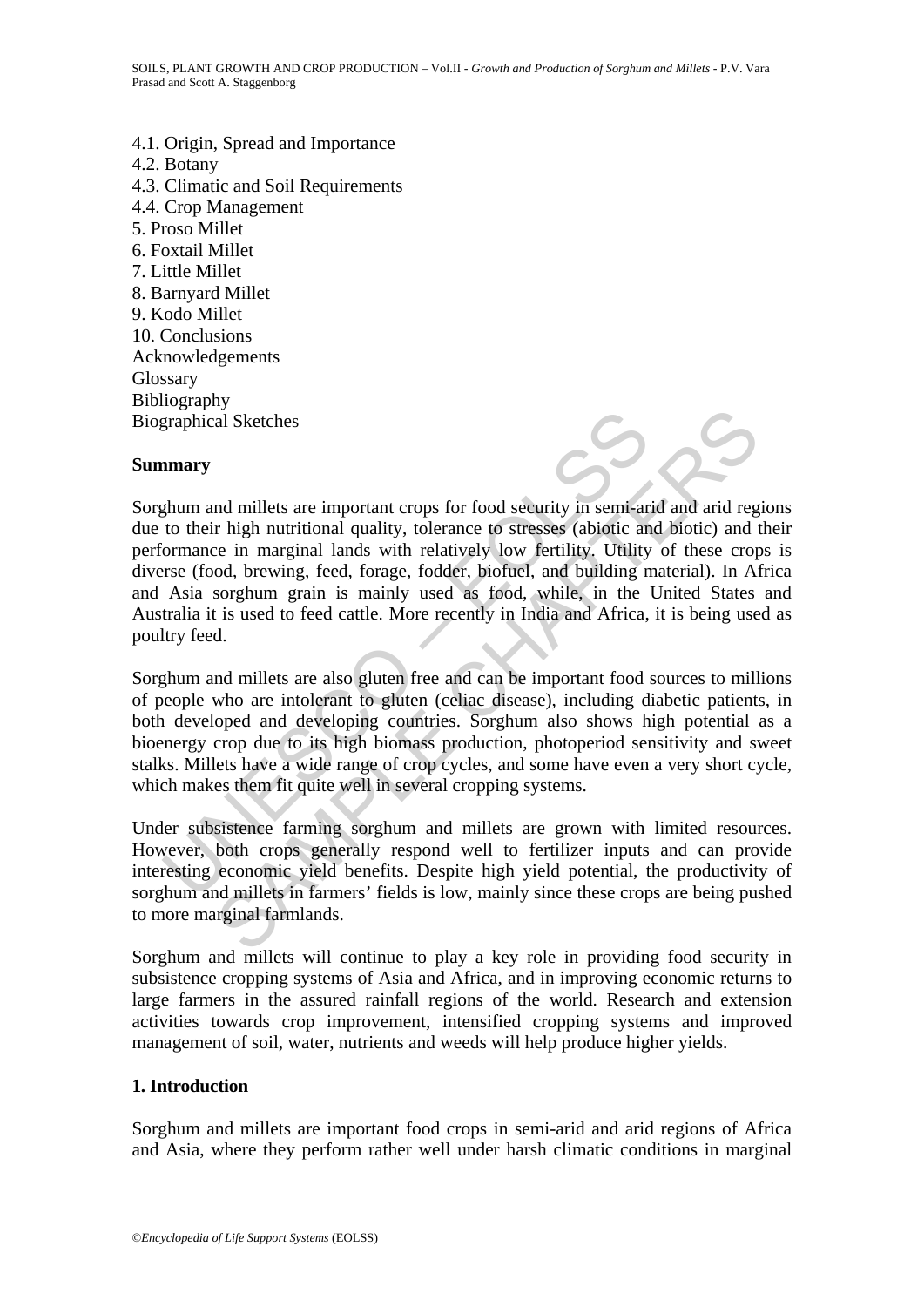lands with low fertility. Besides their function as a food crop to the local populations they are also used, especially in developing countries, as cattle and bird's feed, forage and fodder, and more recently as bioenergy crops.

Sorghum is a staple cereal food crop for more than 500 million people. Sorghum grain is mostly consumed for food purpose (55%) as flat bread and porridges in several countries of Asia and Africa. In dry season the sorghum stalks are used as feed for livestock, especially in Asia. In America, grain sorghum is an important animal feed in addition to forage sorghum.

Millet is a collective term commonly referred to a number of small seeded annual grass grain crops. Millet production is generally limited to fields with low soil fertility and poor rainfall conditions. Although millet production is only about 2% of the world cereal production, it is an important staple food crop in semi-arid regions. Asia and Africa account for about 95% of the total millet production in the world. Asia accounts for 40% of millet production, mainly contributed by India and China. Africa accounts for 55% of total production, mainly concentrated in Nigeria, Niger, Burkina Faso, Mali, and Kenya.

Very limited quantities of millet are produced in developed countries primarily for high value specialty markets for human nutrition or bird feed. The most common species of millet include pearl millet (*Pennisetum glaucum*), finger millet (*Eleusine caracana*), proso millet (*Panicum miliaceum*), foxtail millet (*Seteria italica*), little millet (*Panicum sumatrense*), barnyard millet (*Echinochloa colona*) and kodo millet (*Paspalum scrobiculatum*).

al production, it is an important staple food crop in semi-arid<br>ca account for about 95% of the total millet production in the we<br>40% of millet production, mainly contributed by India and Chin<br>55% of total production, mai duction, it is an important staple food crop in semi-arid regions. Asia about for about 95% of the total millet production in the world. Asia accordilect production, mainly concentrated in Nigeria, Niger, Burkina Faso, N<br> Sorghum and millet's genetic resources are conserved at many centers around the world. One of the major organizations which maintain sorghum and millet germplasm and that has a global mandate for sorghum and millet improvement is the International Crops Research Institute for the Semi-Arid Tropics (ICRISAT) located in Patancheru, Andhra Pradesh, India. At global level sorghum germplasm collections consists of about 168,500 accessions. ICRISAT has the largest single collection of sorghum (about 22% of the global total germplasm) with a total of 36,774 accessions from 91 countries. This collection is estimated to represent about 80% of the variability present in sorghum. Other organizations include the National Plant Germplasm System (NSPS) in USA, Ethiopia, Sudan, South Africa, India, and China.

Despite the large accessions of sorghum, only a very small proportion  $\langle \langle 3\% \rangle$  is being used by crop scientists in crop improvement programs. ICRISAT also conserves, characterizes, and promotes utilization of millets that have regional and locationspecific importance and are classified as under-utilized crops. ICRISAT's gene bank holds the single largest collection of pearl millet (21,596 accessions), finger millet (5,949 accessions), foxtail millet (1535 accessions), proso millet (842), barnyard millet (743), kodo millet (658) and little millet (466). Although this collection is large the quest for collection is a continuing process, and ICRISAT continues its efforts of collecting new germplasm.

In addition to ICRISAT, few other institutions which hold sorghum and millet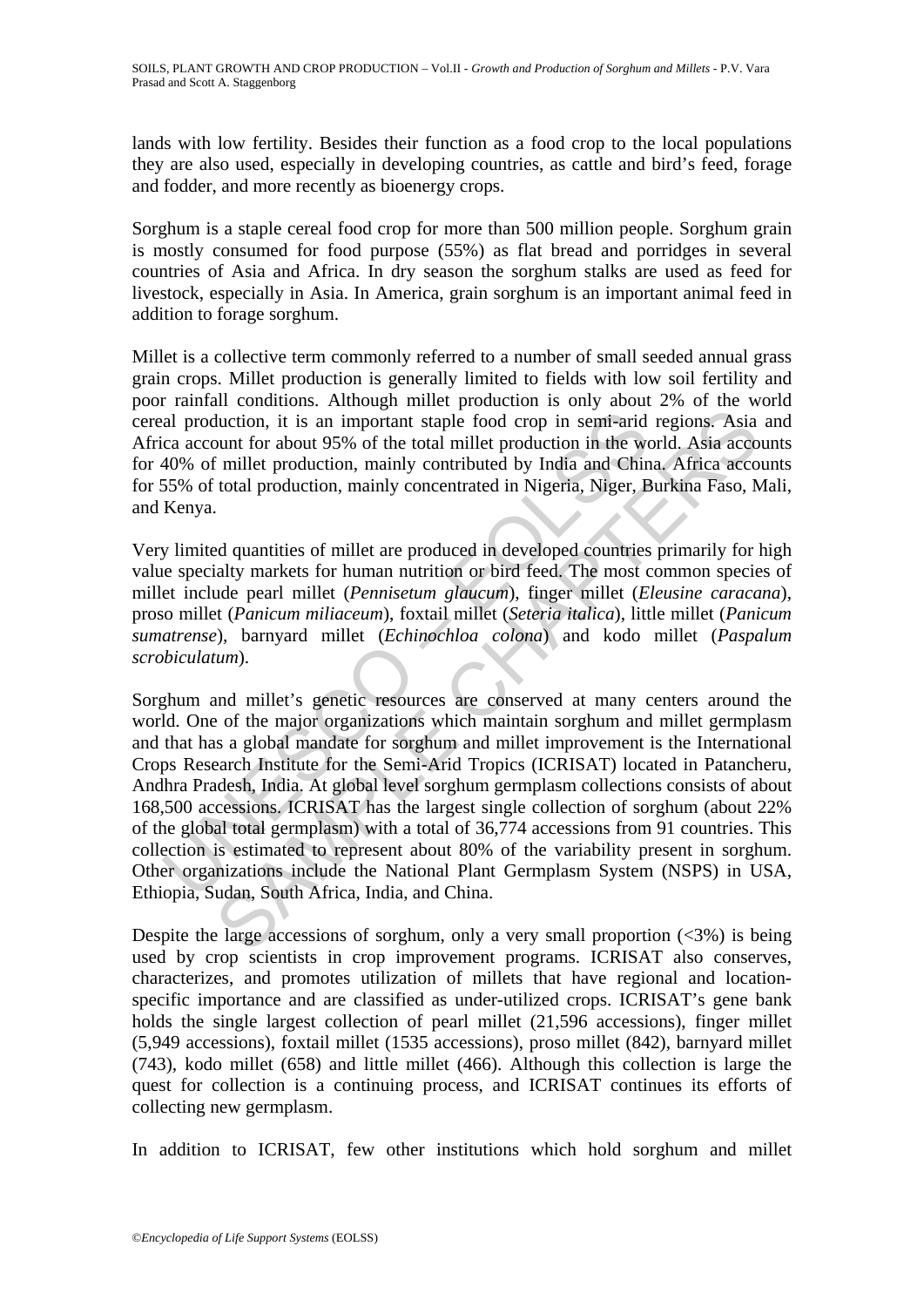collection include the National Center for Genetic Resource Preservation (Fort Collins, Co, USA), the International Bureau of Plant Genetic Resources (Rome, Italy), National Bureau of Plant Genetic Resources (NBPGR), New Delhi, Project Directorate of Sorghum Research (PDSR, Hyderabad) and All India Coordinated Projects on Pearl Millet (Mandor, Rajasthan), Small Millets (Bangalore, Karnataka).

Sorghum and millets have  $C_4$  type of photosynthetic pathway. This  $C_4$  photosynthetic pathway allows sorghum and millets to be more efficient in water use, radiation use, and nutrient use, thus allowing them to survive in harsh climatic conditions (drought, high temperatures and nitrogen stress). The C4 plants have a specialized leaf anatomy called Kranz anatomy. This is characterized by the presence of chloroplasts in mesophyll cells and vascular bundle sheath cells, both of which take part in photosynthesis. The primary function of this Kranz anatomy is to enrich carbon dioxide around Rubisco, thus reducing photorespiration.

icing photorespiration.<br>
vascular bundles of C4 plants are surrounded by concentrial<br>
valuar bundle sheath, whose cells are packed with chloroplasts. In C<br>
ounded by mesophyll cells which also posses chloroplasts. In C<br>
o hotorespiration.<br>
lar bundles of C4 plants are surrounded by concentric cylinders can<br>
undle sheath, whose cells are packed with chloroplasts, and the sheat<br>
lby mesophyll cells which also posses chloroplasts. In C<sub>4</sub> lea The vascular bundles of C4 plants are surrounded by concentric cylinders called vascular bundle sheath, whose cells are packed with chloroplasts, and the sheath is surrounded by mesophyll cells which also posses chloroplasts. In  $C_4$  leaves, the outer mesophyll contains enzyme phospho*enol*pyruvate (PEP) carboxylase and other enzymes involved in Hatch and Slack cycle  $(C_4$  cycle) and bundle sheath cells contain ribulose 1,5-bisphosphate carboxylase-oxygenase (Rubisco) involved in Calvin cycle  $(C_3$  cycle).

Mesophyll cells carry out the initial steps of  $CO<sub>2</sub>$  fixation through PEP carboxylase to produce the four carbon organic acid oxalo-acetate. These four carbon organic acid is transported into bundle sheath cells where it is decarboxylated to release  $CO<sub>2</sub>$  close to Rubisco which participates in the regular Calvin cycle.

### **2. Sorghum**

### **2.1. Origin, Spread and Importance**

Sorghum (*Sorghum bicolor* L. Moench) is the fifth most important cereal crop in the world after wheat (*Triticum aestivum* L), rice (*Oryza sativa* L.), maize (*Zea mays* L.), and barley (*Hordeum vulgare* L.). The center of origin of sorghum is believed to be near Lake Chad in Africa. This crop was first domesticated about 7000 BP in West Africa. Thereafter, it reached India about 1500 BC and China by 900 AD. Cultivated sorghum was first introduced to America about 100 years ago.

Worldwide, grain sorghum is produced on 43.8 million ha, with an estimated total production in 2007 of 64.6 million tons. Major sorghum production areas include the great plains of North America, Sub-Saharan Africa, northeast China, and the Deccan plateau of central India. Important sorghum producing countries in the world are India, Nigeria, Sudan, United States, Niger, and Mexico.

Many of the tropical sorghums are short-day plants and their response to day length is an important adaptation. However, the selection of early-maturing varieties and hybridization helped its spread in the USA. This country is the worlds' largest exporter of grain sorghum, and its share in world trade is about 70%. Important sorghum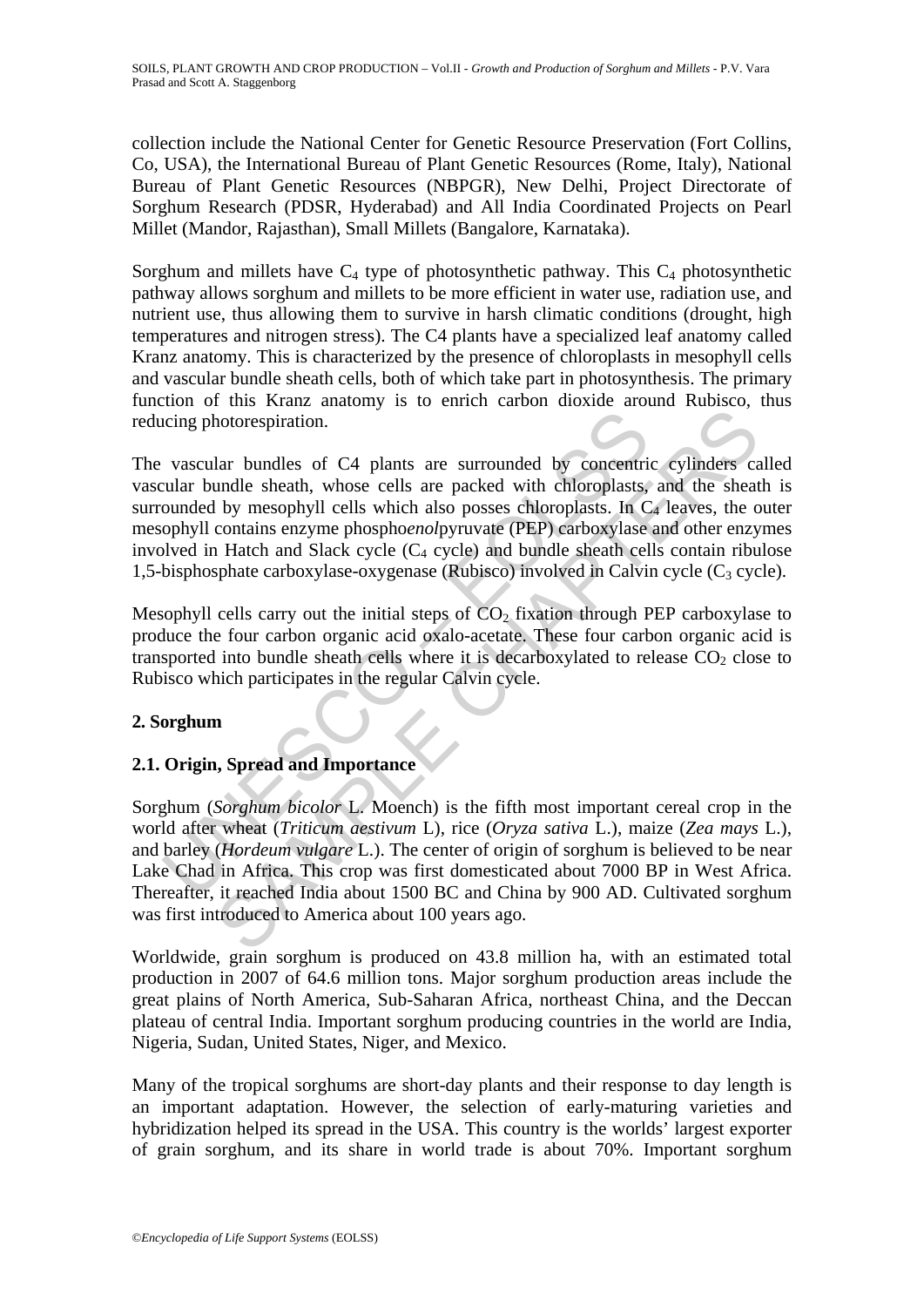producing states in United States include Kansas, Texas, Oklahoma, Nebraska, New Mexico, and Missouri. Kansas is the largest producer of grain sorghum in the United States contributing 40% of its total production.



Figure 1. Hybrid grain sorghum field in Manhattan, Kansas, US.

Sorghum has multiple uses as grain, forage, fodder, and more recently as bioenergy crop. In Asia and Africa, sorghum grain is consumed by humans or as animal feed; stalks are used as animal fodder, or as housing material. It is a major staple food crop in much of Africa and in Asia, especially in India (specifically Maharashtra and Karnataka states). Sorghum grain has a high nutritive value, with 70-80% carbohydrate, 11-13% protein, 2-5% fat, 1-3% fiber, and 1-2% ash. Protein in sorghum grain is gluten free and, thus, it is a specialty food for people who suffer from celiac disease (intolerant to food with gluten), including diabetic patients.

Sorghum whole grain or grain with pericarp can be boiled and consumed. Generally grain is ground into flour and made into porridge (in Africa) or flat unleavened bread (in India). Sorghum grain is used for brewing beer in parts of Africa, and for alcoholic wine in China. In the United States, Australia, and parts of Southern America, sorghum grain is used mainly as animal feed. The grains have to be processed; because if swallowed whole, due to the waxy coating on the grain, it makes digestion difficult. The simplest and least expensive method to feed sorghum grain is after grinding.

Sorghum is also grown as forage crop and can be fed to cattle directly or be preserved as hay or silage. In recent years sorghum is also being considered a dedicated bioenergy crop, particularly sweet stalk sorghum (sweet sorghum) and photoperiod sensitive high biomass sorghum.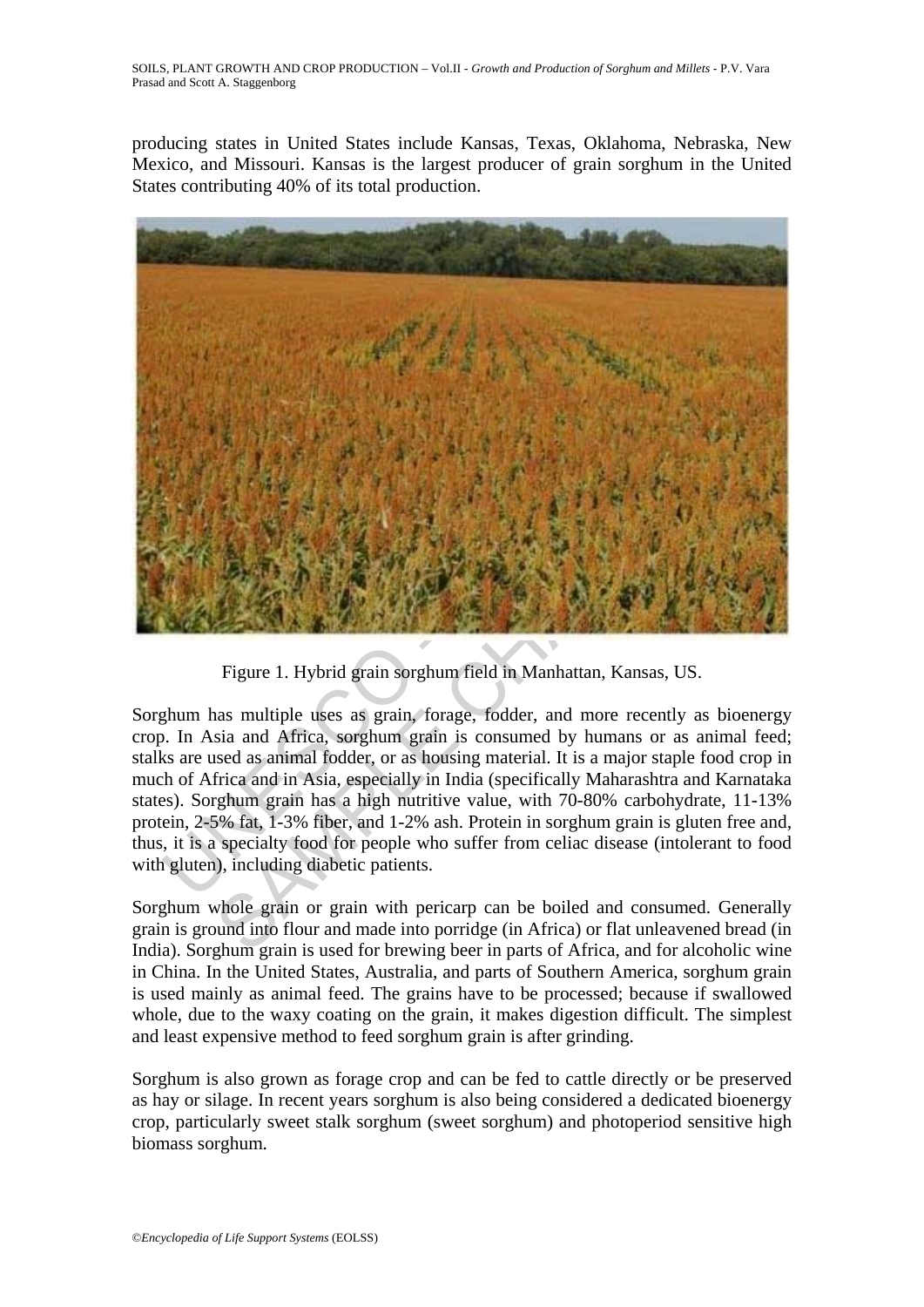SOILS, PLANT GROWTH AND CROP PRODUCTION – Vol.II - *Growth and Production of Sorghum and Millets* - P.V. Vara Prasad and Scott A. Staggenborg

#### **2.2. Botany**

Sorghum is classified under the family of *Poaceae*, tribe *Andopogoneae*, subtribe *Sorghinae*, genus *Sorghum*. All cultivated sorghum belongs to *Sorghum bicolor* subsp. *bicolor*. The morphological characteristics of sorghum differ, based on the variety and environment in which it is grown. Sorghum is a perennial by nature and, hence, a very suitable multi-cut forage crop, but where the end product is grain it is grown as an annual rain fed crop.

Sorghum is an erect plant with a solid stem, which can grow from 0.8 m to 5 m high depending mainly on its photoperiod sensitivity. The sorghum leaf has a prominent midrib; typical leaf blades are on average 8-12 cm wide and 50-90 cm long. Leaf sheath and stem are often covered with a waxy bloom. The plant can tiller depending upon the variety (or hybrid), temperature conditions and nitrogen supply. Sorghum has an extensive fibrous root system which can grow as deep as 3m.



Figure 2. Diversity in panicle size, compactness and grain color in sorghum.

*Sorghum bicolor* (L.) Moench is divided into five major races : bicolor (b), guinea (g), caudatum (c), kafir (k) and durra (d); and 10 intermediate races with all combination of basic races : guinea bicolor (gb), caudatum bicolor (cb), kafir bicolor (kb), durra bicolor (db), guinea caudatum (gc), guinea kafir (gk), guinea durra (gd), kafir caudatum (kc), durra caudatum (dc), and kafir durra (kd). These classifications are mainly based on the type of panicle, spikelet, shape, and glumes (Fig. 2).

Bicolor sorghums have open, loose panicles of medium size with small grains which are completely covered by large, closed glumes; these are grown throughout Africa and widespread in Asia. Guinea sorghums have long, loose panicles with small to medium grain which is flattened, twisted, and oval in shape, and are covered with open glumes; these are grown in West Africa.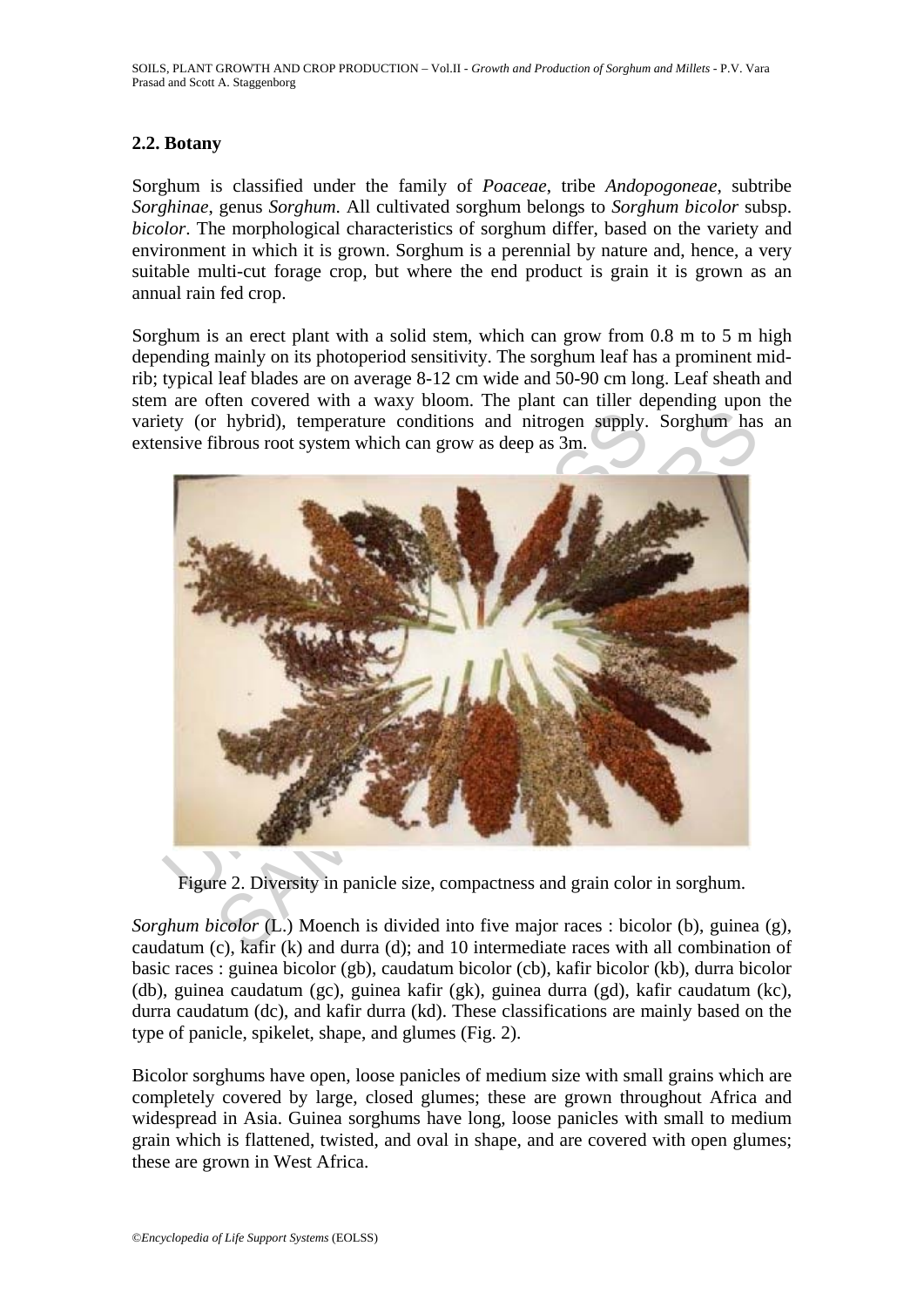Caudatum sorghums have panicles of variable shape with asymmetrical grains, flat on one side and convex on the others, and covered with glumes which are shorter than the grain; these are widely grown in Chad, Sudan, north-eastern Nigeria and Uganda. Kafir sorghums have compact panicles that are cylindrical in shape with elliptical grain tightly enclosed by glumes that are shorter than the grain; they are widely grown in southern Africa. Durra sorghums have highly compact panicles with an erect or curved peduncle with globular grain that is tightly enclosed by small wrinkled glumes; these are mainly grown in East Africa, Middle East, and India. Various intermediate races have combination of characteristics of the main races.

### **2.3. Growth and Development**

Description of developmental stages and their approximate duration from sowing for typical grain sorghum crop are given in Table 1 and Figure 3.

### **2.3.1. Germination and Seedling Development**

| ypical grain sorghum crop are given in Table 1 and Figure 3.                                                                                                                                                                                                                                                                                                                                                                                                                                                                                                                                                                        |                        |                |                                                                                                                                                                                                                                                                                           |  |  |
|-------------------------------------------------------------------------------------------------------------------------------------------------------------------------------------------------------------------------------------------------------------------------------------------------------------------------------------------------------------------------------------------------------------------------------------------------------------------------------------------------------------------------------------------------------------------------------------------------------------------------------------|------------------------|----------------|-------------------------------------------------------------------------------------------------------------------------------------------------------------------------------------------------------------------------------------------------------------------------------------------|--|--|
| .3.1. Germination and Seedling Development                                                                                                                                                                                                                                                                                                                                                                                                                                                                                                                                                                                          |                        |                |                                                                                                                                                                                                                                                                                           |  |  |
| Inder optimum soil moisture and temperature conditions, germination occurs in 3 to :<br>lays and seedlings emerge in about 5 to 10 days. Seed germination begins with a<br>bsorption of moisture. As the seed swells, the coat breaks and the radicle and coleoptil<br>merges. The radicle grows downwards into the soil and forms the first primary semina<br>poots. The seed remains at the place of sowing and the mesocotyle elongates; a first<br>ode is formed at the base of the coleoptile just below the ground level. The coleoptil<br>rows and emerges above ground and remains as a sheath at the base of the seedling. |                        |                |                                                                                                                                                                                                                                                                                           |  |  |
| <b>Developmental</b><br><b>Stage</b>                                                                                                                                                                                                                                                                                                                                                                                                                                                                                                                                                                                                | Growth<br><b>Stage</b> | <b>DAE</b>     | <b>Visual Characteristics</b>                                                                                                                                                                                                                                                             |  |  |
| $\overline{0}$                                                                                                                                                                                                                                                                                                                                                                                                                                                                                                                                                                                                                      | GS <sub>1</sub>        | $\overline{0}$ | Emergence, coleoptile visible at soil<br>surface                                                                                                                                                                                                                                          |  |  |
| 1                                                                                                                                                                                                                                                                                                                                                                                                                                                                                                                                                                                                                                   | GS1                    | $\overline{5}$ | Collar of $3^{rd}$ leaf visible                                                                                                                                                                                                                                                           |  |  |
| $\overline{2}$                                                                                                                                                                                                                                                                                                                                                                                                                                                                                                                                                                                                                      | GS1                    | $10 - 15$      | Collar of $5th$ leaf visible                                                                                                                                                                                                                                                              |  |  |
|                                                                                                                                                                                                                                                                                                                                                                                                                                                                                                                                                                                                                                     | GS <sub>1</sub>        | $25 - 30$      | Growing point differentiation (approx.<br>8 <sup>th</sup> leaf visible) or panicle initiation;<br>growing point above<br>soil surface;<br>potential number of kernels per head<br>determined between growth stage 3 and<br>4; may have lost 1 to 3 leaves from the<br>bottom of the plant |  |  |
| $\overline{4}$                                                                                                                                                                                                                                                                                                                                                                                                                                                                                                                                                                                                                      | GS <sub>2</sub>        | $35 - 50$      | Final leaf (flag leaf) visible in whorl;<br>last 3 leaves may not be expanded                                                                                                                                                                                                             |  |  |
| 5                                                                                                                                                                                                                                                                                                                                                                                                                                                                                                                                                                                                                                   | GS <sub>2</sub>        | $40 - 55$      | Booting; head extended into flag leaf<br>sheath; potential head size has been<br>determined                                                                                                                                                                                               |  |  |
| 6                                                                                                                                                                                                                                                                                                                                                                                                                                                                                                                                                                                                                                   | GS <sub>2</sub>        | $55 - 65$      | (bloom); 50% of plants<br>Flowering<br>flower                                                                                                                                                                                                                                             |  |  |
| 7                                                                                                                                                                                                                                                                                                                                                                                                                                                                                                                                                                                                                                   | GS3                    | $65 - 80$      | Soft dough; grain<br>be easily<br>can<br>squeezed between the fingers; 8 to 10                                                                                                                                                                                                            |  |  |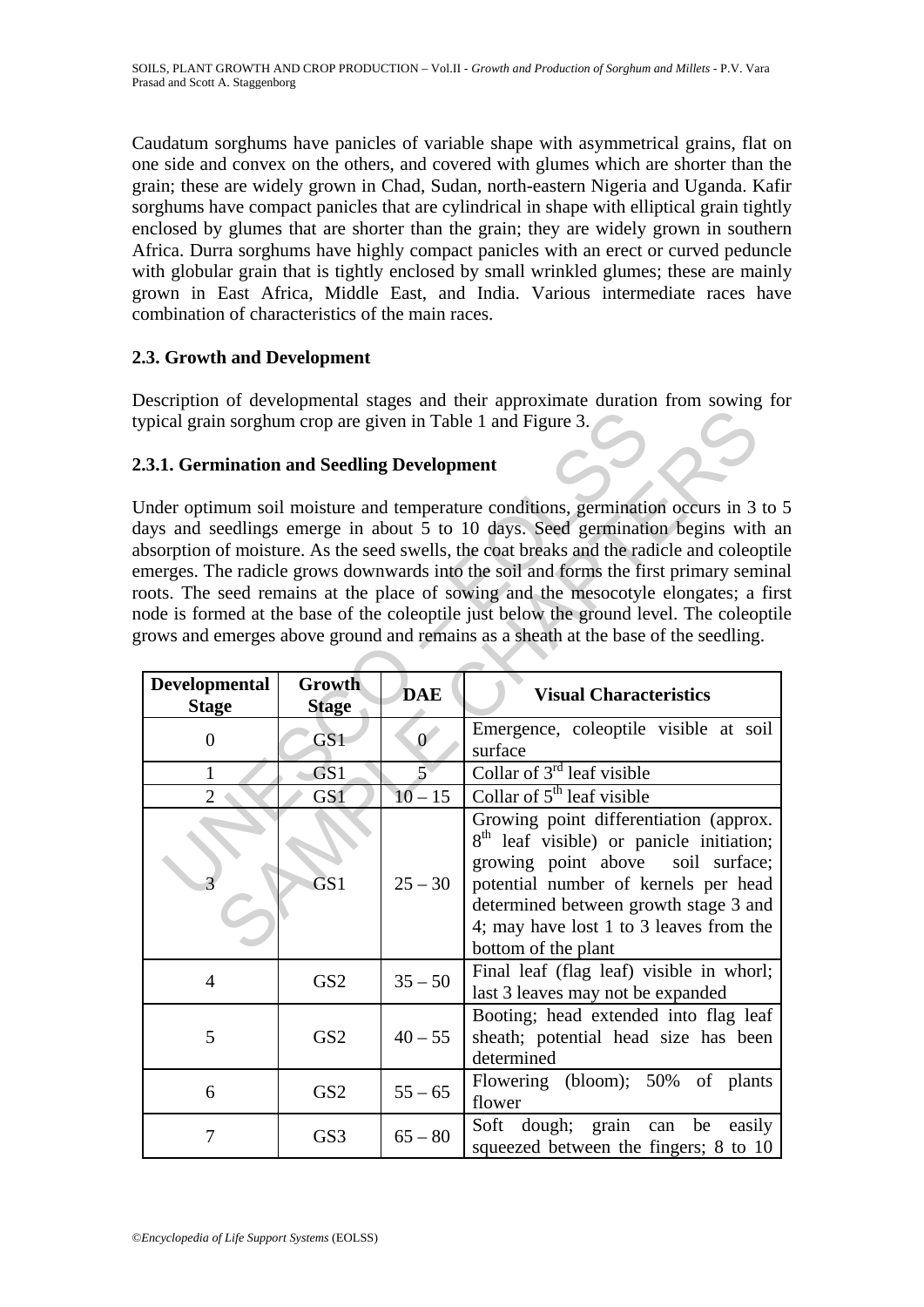|     |            | functional leaves; one half of the grain<br>weight accumulated                                                                          |
|-----|------------|-----------------------------------------------------------------------------------------------------------------------------------------|
| GS3 | $80 - 90$  | Hard dough; cannot squeeze grain<br>between fingers; three-fourths of the<br>grain dry weight has accumulated                           |
| GS3 | $90 - 110$ | Physiological maturity; dark spot at the<br>tip of the kernel; maximum total dry<br>weight accumulated; grain has 25 to<br>35% moisture |

Table 1. Grain sorghum developmental stages, approximate time intervals between growth stages (days after emergence, DAE) and identifying characteristics (Based on Vanderlip and Reeves, 1972, and Rao *et al*., 2004).

## TO ACCESS ALL THE **34 PAGES** OF THIS CHAPTER, Visit: http://www.eolss.net/Eolss-sampleAllChapter.aspx

#### **Bibliography**

- - -

(Dased of Vanderinp and Reeves, 1972, and Rao *et al., 2*<br> **TO ACCESS ALL THE 34 PAGES OF THIS CHA**<br>
Visit: http://www.colss.net/Eolss-sampleAllChapte<br>
ography<br>
in (1998). *Grain Sorghum Production Handbook*. Kansas State (based on vanderinp and Reeves, 1972, and Rao et at., 2004).<br>
CO ACCESS ALL THE 34 PAGES OF THIS CH[APT](https://www.eolss.net/ebooklib/sc_cart.aspx?File=E1-05A-14-00)ER,<br>
Visit: http://www.eolss.net/Eolss-sampleAllChapter.aspx<br>
7. Crain Sorghum Production Handbook. Kansas State Univer Anon. (1998). *Grain Sorghum Production Handbook*. Kansas State University Agricultural Experiment Station and Cooperative Extension Service, Kansas State University, KS, US. [Provides detailed information of management practices of sorghum in United States].

Maiti, R. (1996). *Sorghum Science*. Science Publishers, Inc., Lebanon, NH, USA. [Provides comprehensive knowledge of all aspects of sorghum].

Prasad, P.V.V., Pisipati, S.R., Mutava, R.N. and Tuinstra, M.R. (2008). *Sensitivity of Grain Sorghum to High Temperature Stress during Reproductive Development*. Crop Science, 48: 1911-1917. [Identifies flowering and 10 prior to flowering as most sensitive stages to short periods of high temperature stress].

Rachie, K.O. and Majumdar, J.V. (1980). *Pearl Millet*. The Pennsylvania State University, University Park, USA. [Provides comprehensive details on all aspects of pearl millet].

Rao, S.S., Seetharama, N., Kumar, K. and Vanderlip, R.L. (2004). *Characterization of Sorghum Growth Stages*. National Research Center for Sorghum, Rajendranagar, Hyderabad, India. [Describes growth stages and management guide at each growth stages of sorghum development].

Smith, C.W. and Frederiksen, R.A. (2000). *Sorghum: Origin, History, Technology and Production*. John Wiley & Sons, Inc., New York, USA. [Provides comprehensive monograph knowledge on all aspects of sorghum].

Vanderlip, R.L. and Reeves, H.E. (1972). *Growth Stages of Sorghum* [*Sorghum bicolor* (L.) Moench]. Crop Science, 64: 13-16 [Provides detailed description of growth stages of grain sorghum].

#### **Biographical Sketches**

**P.V. Vara Prasad** is an Associate Professor in Crop Ecophysiology in the Department of Agronomy at Kansas State University. He holds a PhD in Agriculture from The University of Reading, United Kingdom. His research mainly focuses on stress physiology of food crops and developing crop